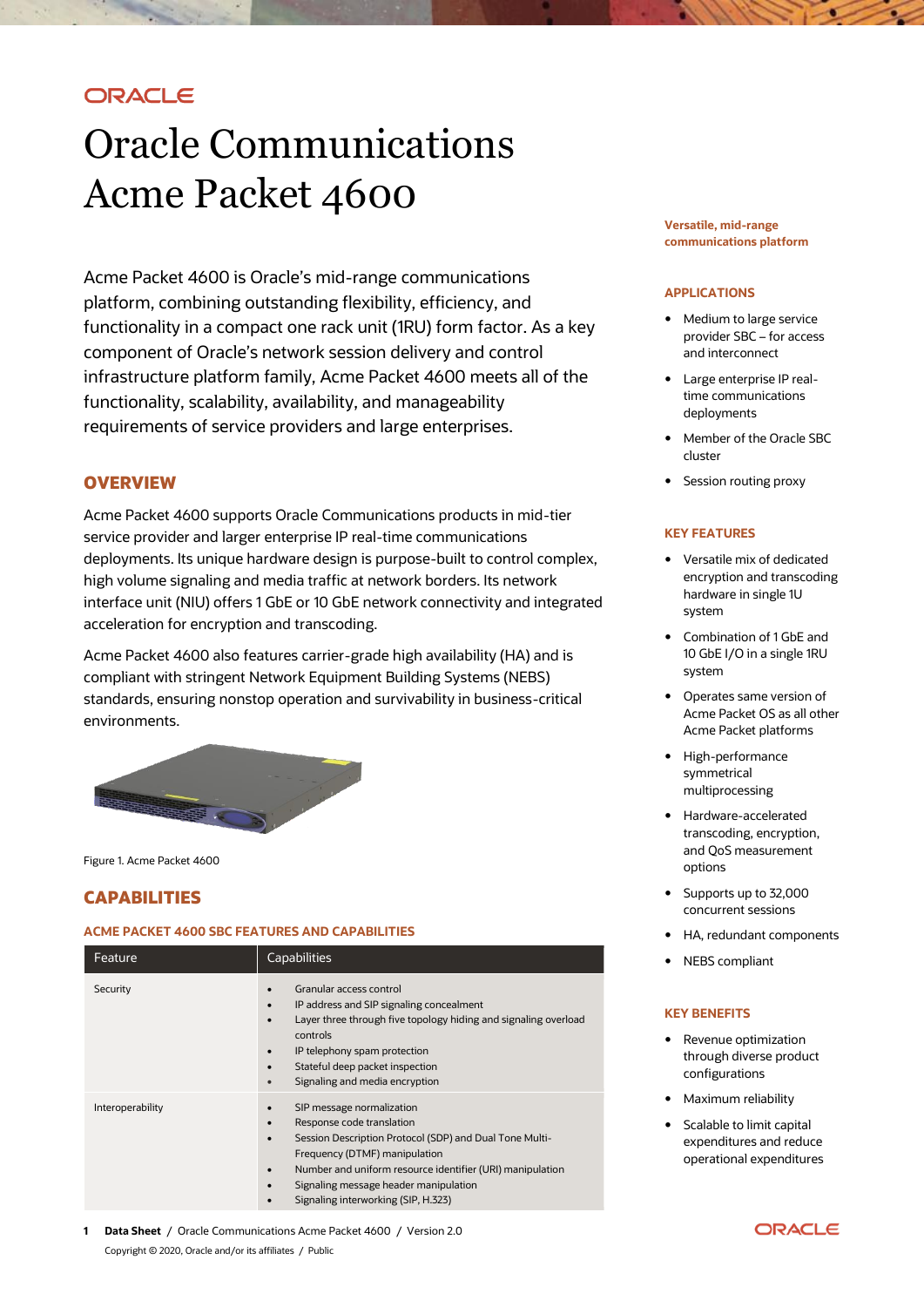|                              | Protocol interworking: Transmission Control Protocol (TCP), User<br>$\bullet$<br>Datagram Protocol (UDP), Stream Control Transmission Protocol<br>(SCTP)<br>Encryption interworking: Transport Layer Security (TLS), Mutual<br>TLS, Secure Real-time Transport Protocol (SRTP)<br>Network address translation (NAT) and firewall traversal<br>IP address translation: private/public<br>Transcoding<br>$\bullet$<br>Session routing based on Microsoft Active Directory query<br><b>Microsoft Teams Direct Routing</b><br>Message Session Relay Protocol (MSRP)<br>$\bullet$ |
|------------------------------|------------------------------------------------------------------------------------------------------------------------------------------------------------------------------------------------------------------------------------------------------------------------------------------------------------------------------------------------------------------------------------------------------------------------------------------------------------------------------------------------------------------------------------------------------------------------------|
| Reliability                  | Standby SIP registrar with caching for remote site survivability<br>$\bullet$<br>Stateful signaling and media failover<br>Quality of service (QoS) marking, virtual local area network (VLAN)<br>$\bullet$<br>mapping, access control<br>Registration storm avoidance<br>Call rate limit enforcement<br>Trunk load balancing<br>Stateful session routing<br>QoS-based routing<br>$\bullet$                                                                                                                                                                                   |
| <b>Regulatory Compliance</b> | Session prioritization for emergency services<br>$\bullet$<br>Internet Engineering Task Force (IETF) standard SIP Recording<br>$\bullet$<br>(SIPREC) interface<br>Call detail records (CDRs) with local or remote storage via RADIUS<br>$\bullet$                                                                                                                                                                                                                                                                                                                            |
| <b>Cost Management</b>       | Least cost routing<br>$\bullet$<br><b>Codec Negotiation</b><br>$\bullet$                                                                                                                                                                                                                                                                                                                                                                                                                                                                                                     |
| Management                   | <b>Browser-based GUI</b><br>$\bullet$<br>SIP monitoring and tracing tool<br>SNMP, Syslog, REST, SFTP, RADIUS interfaces                                                                                                                                                                                                                                                                                                                                                                                                                                                      |

# **SYSTEM CAPACITY, PERFORMANCE, AND AVAILABILITY**

Acme Packet 4600 delivers high session performance, capacity, and HA in a 1RU form factor.<sup>1</sup>

## **ACME PACKET 4600 CAPACITY, PERFORMANCE, AND AVAILABILITY**

| Capability                                    | <b>Description</b>                                                                                                                        |
|-----------------------------------------------|-------------------------------------------------------------------------------------------------------------------------------------------|
| Media session capacity                        | Up to 32,000 simultaneous anchored media sessions                                                                                         |
| <b>IPsec capacity</b>                         | Up to 500,000 tunnels with IMS Authentication and Key Agreement (AKA)<br>Up to 1,000 tunnels with IKEv1                                   |
| SIP-TLS capacity                              | Up to 250,000 TLS sessions                                                                                                                |
| <b>SRTP</b> capacity                          | Up to 16,000 encrypted call legs                                                                                                          |
| <b>Transcoding capacity</b>                   | Up to 15,000 transcoded sessions                                                                                                          |
| Route table capacity                          | Up to 2 million routes                                                                                                                    |
| System throughput                             | 20 Gbps                                                                                                                                   |
| <b>NIU</b>                                    | Provides multiple ports of 1 GbE (SFP) or 10 GbE (SFP+) connectivity for<br>signaling, media, and data services in addition to management |
| Packaging                                     | 1U rack-mount system                                                                                                                      |
| Management                                    | Front panel display with keypad; rear panel with console, management and<br>alarm ports                                                   |
| Two-level encryption<br>acceleration hardware | IPsec tunnel and TLS session setup, IPsec, and SRTP traffic<br>encryption/decryption                                                      |
| <b>HA</b>                                     | Active/standby systems (1-to-1 redundancy) with check-pointing of<br>signaling, media, and configuration state for no loss of service     |

*<sup>1</sup>Performance and capacity number reflect use of hardware-based QoS measurement and reporting and vary by signaling protocol, call flow, codec, configuration, and feature usage. Performance and capacity based on Oracle Communications Session Border Controller v8.3 software*

### **NETWORK SESSION DELIVERY AND CONTROL INFRASTRUCTURE**

Oracle's network session delivery and control infrastructure enables enterprises and service providers to manage the many challenges in the delivery of IP voice, video, and data services and applications. Service provider solutions are deployed at network borders and in the IP service core to help fixed-line, mobile, wholesale, and over-the-top service providers optimize revenues and realize long-term cost savings. In the enterprise, session delivery infrastructure solutions seamlessly connect fixed and mobile users, enabling rich multimedia interactions and automating business processes for significant increases in productivity and efficiency.

The following Oracle products are part of the network session delivery and control infrastructure:

- Oracle Communications Session Border Controller
- Oracle Communications Session Router
- Oracle Communications Subscriber-Aware Load Balancer
- Oracle Communications Core Session Manager
- Oracle Enterprise Session Border Controller
- Oracle Communications Session Delivery Manager
- Oracle Session Delivery Management Cloud

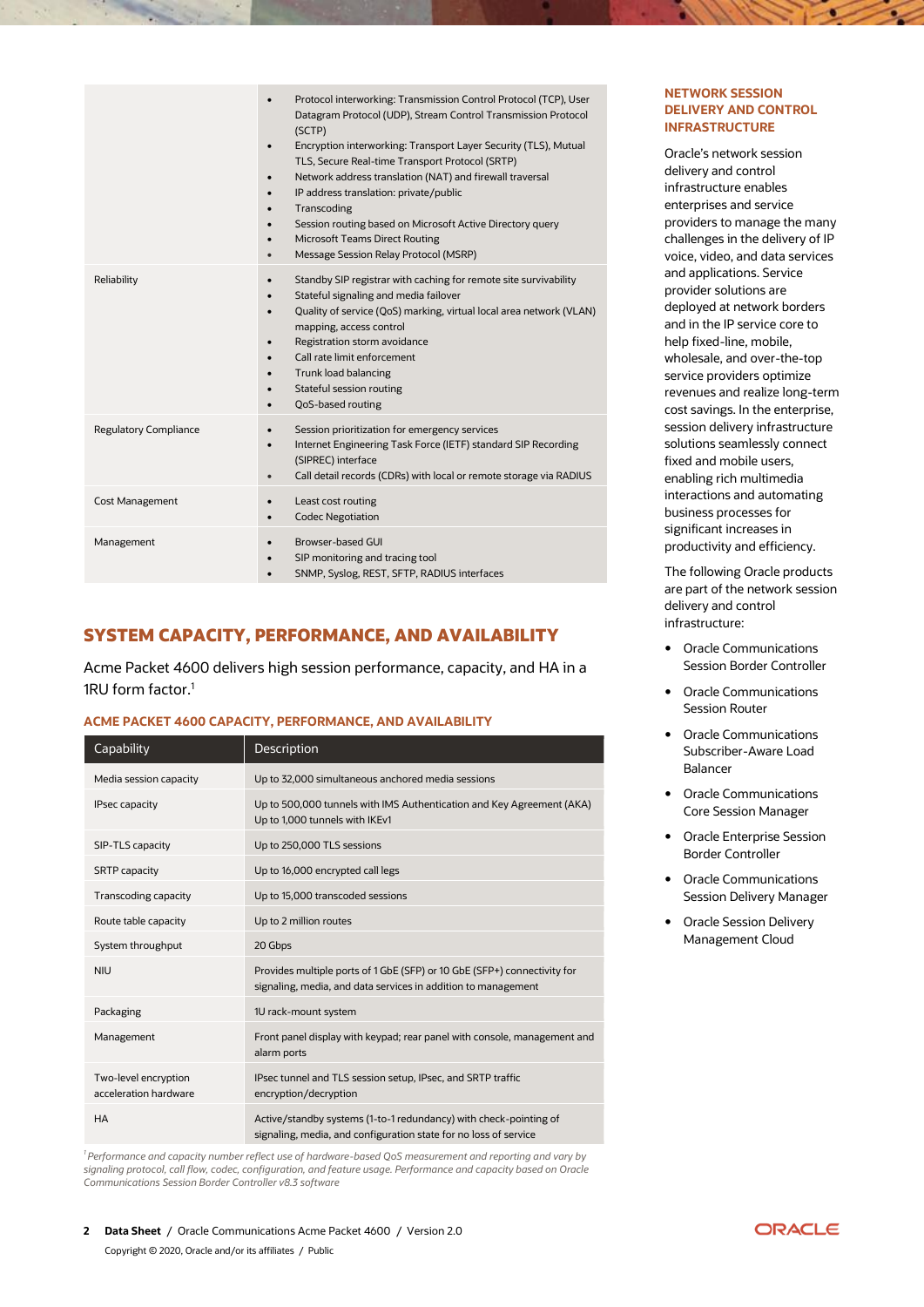# **SUPPORTED CONFIGURATIONS**

Acme Packet 4600 operates Oracle's Acme Packet Operating Software (Acme Packet OS) to deliver flexible product configuration and deployment options. The below table describes the Oracle product configurations supported by Acme Packet 4600.

#### **ACME PACKET 4600 SUPPORTED CONFIGURATIONS**

| Product                          | Description                                                          |
|----------------------------------|----------------------------------------------------------------------|
| Oracle Communications Session    | Session border controller (SBC) integrating controls for real-time   |
| Border Controller                | communications signaling and media traffic                           |
| Oracle Communications Session    | Session routing proxy (SRP) for SIP session routing between core and |
| Router                           | access networks and interconnects                                    |
| Oracle Enterprise Session Border | Securely Connects Enterprise VoIP and UC systems to SIP Trunking and |
| Controller                       | Wide Area Network Services.                                          |

# **HARDWARE**

Acme Packet 4600 is a 1RU rack-mountable system. With its integrated multiprocessor design, Acme Packet 4600 delivers optimum levels of session processing, capacity and system throughput to a wide variety of services and applications in mid-sized service provider, enterprise, government, and contact center applications.

The front of Acme Packet 4600 features a bright vacuum fluorescent display (VFD), individual status indicators and a front panel keypad for viewing and silencing minor, major and critical alarms. The system fan pack is also frontlocated. The rear of Acme Packet 4600 includes a single NIU slot in addition to slots for redundant, load-sharing AC or DC power supply units.

## **Network Interface Unit**

Acme Packet 4600 supports a single network interface unit (NIU), which integrates physical ports for network connectivity as well as management/HA, alarm and console ports.

The Acme Packet 4600 NIU includes two 10 GbE and four 1 GbE interfaces for signaling, media, and data traffic. The NIU supports Small Form-Factor Pluggable (SFP) transceivers for 1 GbE interfaces and Enhanced Small Form-Factor Pluggable (SFP+) transceivers for 10 GbE interfaces to accommodate both fiber optic and twisted pair copper cabling options.

# **Encryption, Transcoding, and Quality of Service Monitoring Hardware**

To meet the demands of scalable, high-quality, real-time communications, the Acme Packet 4600 NIU offers onboard hardware that offloads the CPU from processor intensive functions, such as encryption, transcoding and quality of service (QoS) monitoring and reporting.

To enable secure communications without compromising end user or subscriber quality of experience (QoE), the Acme Packet 4600 NIU accommodates onboard encryption hardware for Internet Protocol Security (IPsec) and Secure Real-Time Transport Protocol (SRTP) encryption of media traffic. The Acme Packet 4600 NIU also hosts an optional Signaling Security Module (SSM3) that accelerates high-volume Transport Layer Security (TLS)

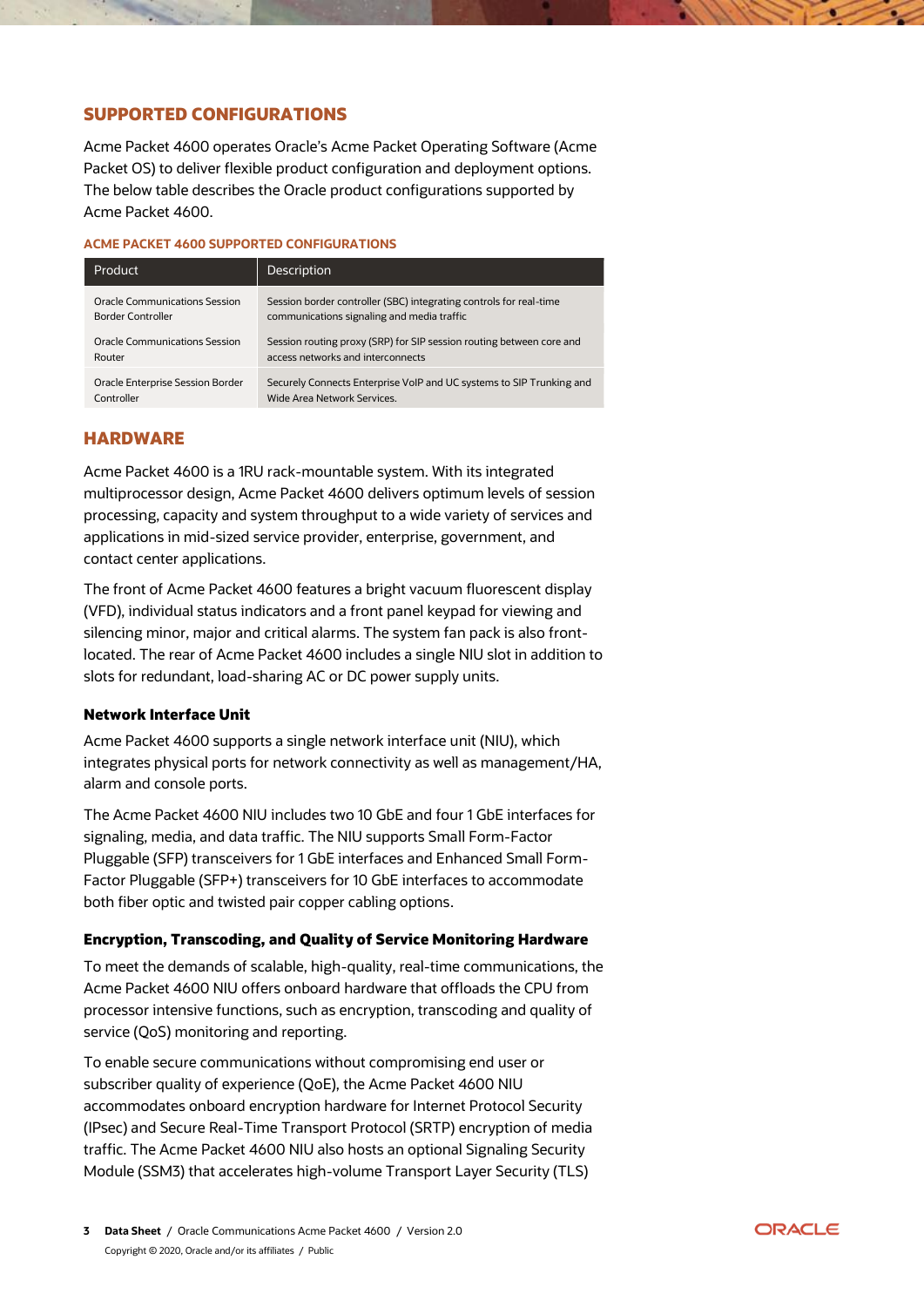or IPsec key negotiation for services or applications that require encrypted signaling.

The Acme Packet 4600 NIU also accommodates up to 12 Digital Signaling Processing (DSP) modules for audio transcoding of up to 15,000 simultaneous sessions. DSP modules can be populated incrementally for "pay-as-you-grow" scalability.

QoS monitoring and reporting hardware on the Acme Packet 4600 NIU monitors and measures each media flow through the system, calculating quality scores (such as Mean Opinion Score) and aggregating the information into data for transmission to external reporting or accounting systems. Onboard QoS monitoring and measurement is also utilized for real-time functions such as QoS-based routing and load balancing, also without compromising end user or subscriber QoE.

# **ACME PACKET 4600 DETAILS**

Details of Acme Packet 4600's physical properties, power, specifications, and regulatory compliance are listed in the table below.

#### **DETAILS OF ACME PACKET 4600**

| Physical                                        | <b>Details</b>                                                                                                                                                                                                                             |
|-------------------------------------------------|--------------------------------------------------------------------------------------------------------------------------------------------------------------------------------------------------------------------------------------------|
| Dimensions (not including<br>mounting hardware) | Height: 4.37 cm (1.72 in.)<br>Width: 43.43 cm (17.10 in.)<br>Depth: 50.80 cm (20.00 in.)<br>$\bullet$                                                                                                                                      |
| Weight                                          | 9.30 kg (20.5 lb.)                                                                                                                                                                                                                         |
| Colors                                          | Front panel: Midnight black with glacier blue trim<br>$\bullet$                                                                                                                                                                            |
| Temperature                                     | Operating: 32°F to 104°F, 0°C to +40°C<br>Storage: -4°F to 149°F, -20°C to +65°C<br>$\bullet$                                                                                                                                              |
| Relative humidity                               | 10% to 85%, noncondensing<br>$\bullet$                                                                                                                                                                                                     |
| Airflow                                         | 100 CFM (max) front to back<br>$\bullet$                                                                                                                                                                                                   |
| Power usage and heat<br>dissipation             | 250W typical, 350W maximum<br>Based on Acme Packet 4600 NIU fully-populated with transcoding<br>$\bullet$<br>modules                                                                                                                       |
| Power                                           | <b>Details</b>                                                                                                                                                                                                                             |
| Power supply                                    | Dual power supplies: Redundant, load sharing, 1,100W maximum                                                                                                                                                                               |
| AC power option                                 | Voltage: Auto-ranging 100 AC to 240 AC wide input with power<br>factor correction<br>Frequency: 50/60 Hz<br>Current: 5A x 2 rating                                                                                                         |
| DC power option                                 | Voltage: -48 DC (+/-10%) nominal in North America (maximum<br>$\bullet$<br>range: -40 DC to -72 DC)<br>Current: 13A x 2 rating<br>Cable: 10 AWG recommended minimum, with at least three<br>conductors rated for at least 140°F (60°C)     |
| Specifications                                  | <b>Details</b>                                                                                                                                                                                                                             |
| Chassis                                         | 1 RU, rackmount<br>Front: Display<br>Rear: One NIU slot (signaling, media, and management interfaces),<br>Redundant AC or DC power supply units<br>Optional mounting brackets for front, rear, or center mount in 19<br>in. or 23 in. rack |
| Memory                                          | 16 GB for configuration files and Acme Packet OS software storage                                                                                                                                                                          |
| Local storage                                   | 480 GB solid state drive for call detail record (CDR) storage, log<br>files and other permanent file storage                                                                                                                               |

**4 Data Sheet** / Oracle Communications Acme Packet 4600 / Version 2.0 Copyright © 2020, Oracle and/or its affiliates / Public

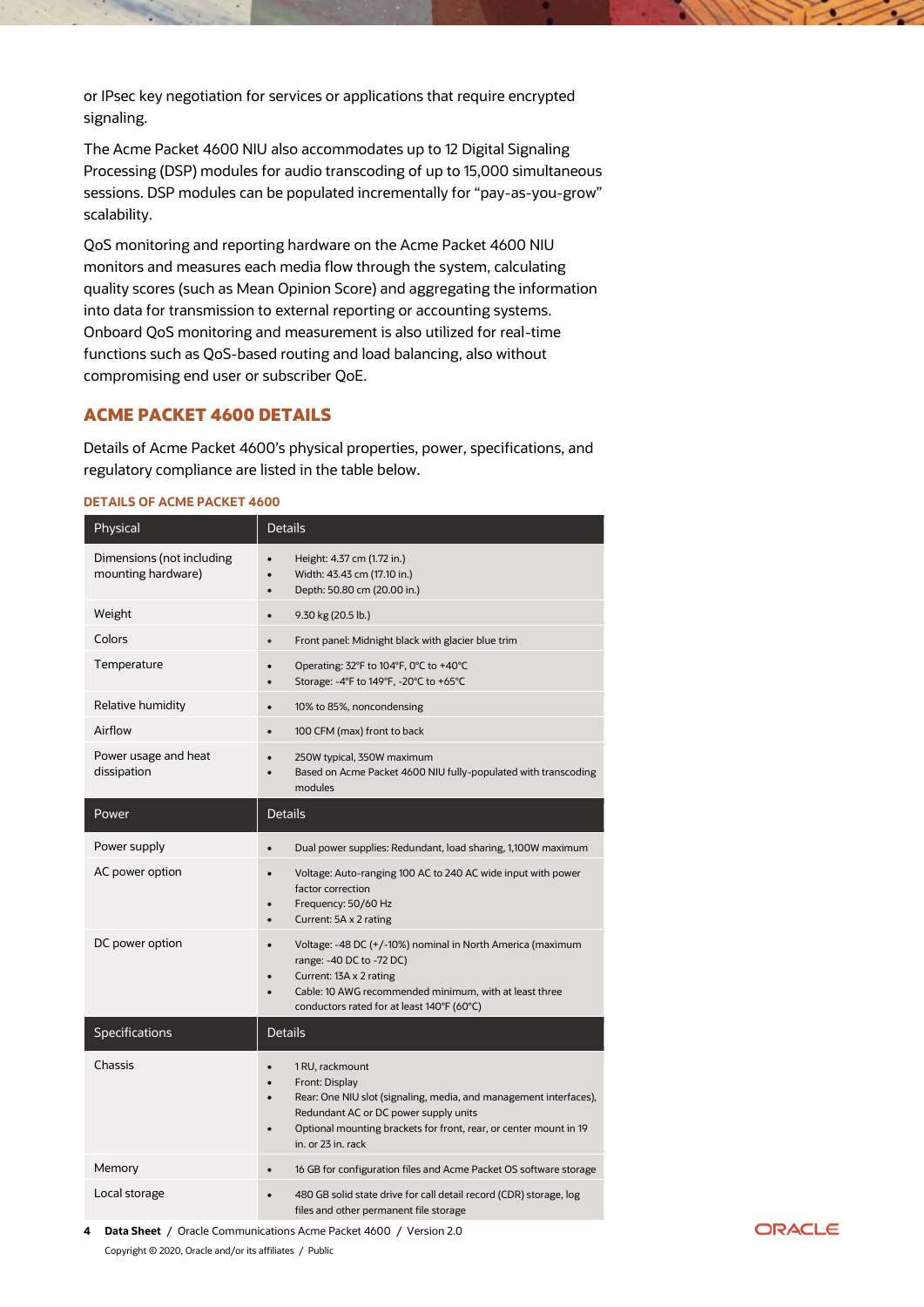| NIU (support network<br>interfaces for signaling,<br>media, and data) | <b>Details</b>                                                                                                                                                                                                                                                            |
|-----------------------------------------------------------------------|---------------------------------------------------------------------------------------------------------------------------------------------------------------------------------------------------------------------------------------------------------------------------|
| Network I/O                                                           | Four 1 GbE (requires SFP transceivers) for copper or fiber optic<br>$\bullet$<br>connectivity<br>Two 10 GbE (requires SFP+ transceivers) for fiber optic<br>connectivity<br>Simultaneous use of 1 GbE and 10 GbE network interfaces is not<br>supported                   |
| Security                                                              | Secure services module (SSM3) - optional NIU hardware<br>$\bullet$<br>acceleration option for TLS and IPsec session establishment with<br>use of non-manual keys<br>Onboard dedicated encryption processor for IPsec and SRTP-<br>encrypted traffic                       |
| Transcoding                                                           | Up to 12 onboard transcoding DSP modules<br>Supported codecs:<br>» Wireline – G.711 10, G.711 20, G.722, G.723.1, G.726,<br>G.729A/B, iLBC, Opus, SILK<br>» Wireless - AMR-NB, AMR-WB, GSM-FR, EVRC, EVRC-B<br>T.38 fax interworking<br>$\bullet$                         |
| QoS<br>measurement/monitoring                                         | Dedicated NIU processor for inline QoS measurement<br>$\bullet$                                                                                                                                                                                                           |
| Management interfaces                                                 | Two 10/100/1000 Mb/sec interfaces with RJ-45 for HA node<br>configurations<br>One 10/100/1000 Mb/sec interface with RJ-45 for management<br>networks<br>One RS-232 serial console interface with RJ-45 connector<br>One alarm port with RJ-45 connector                   |
| Regulatory                                                            | Details                                                                                                                                                                                                                                                                   |
| Regulatory markings                                                   | CE, FCC, ICES-003, VCCI, NRTL TUV (US/Canada), KCC, BSMI,<br>EAC, RCM, BIS, ANATEL                                                                                                                                                                                        |
| Safety                                                                | EN 60950-1<br>IEC 60950-1<br>UL 60950-1<br>CSA 22.2 No. 60950-1-07                                                                                                                                                                                                        |
| <b>EMC</b> Emissions                                                  | 47CFR15 Subpart B (FCC) Class A<br>ICES-003 Class A<br>AS/NZS CISPR22 Class A<br>CISPR22 Class A<br>$\bullet$<br>EN300386 for Telecommunications Centers and for Other Than<br><b>Telecommunications Centers</b><br><b>EN 55022 Class A</b><br><b>VCCI Class A limits</b> |
| <b>EMC Immunity</b>                                                   | EN55024<br>EN61000-3-2<br>EN61000-3-3<br>EN300386:2010 for Telecommunications Centers and for Other<br><b>Than Telecommunications Centers</b>                                                                                                                             |
| Other                                                                 | <b>NEBS Level 3</b><br>ETSI: EN 300019 Class 1.2, 2.2, 3.2<br>Seismic: GR-63-CORE requirements for earthquake zone 4<br>1 TR 9<br>Restriction of Hazardous Substances (RoHS) Directive and Waste<br>Electrical and Electronics Equipment (WEEE) Directive                 |

 $\sim 2$ 



 $\geq$